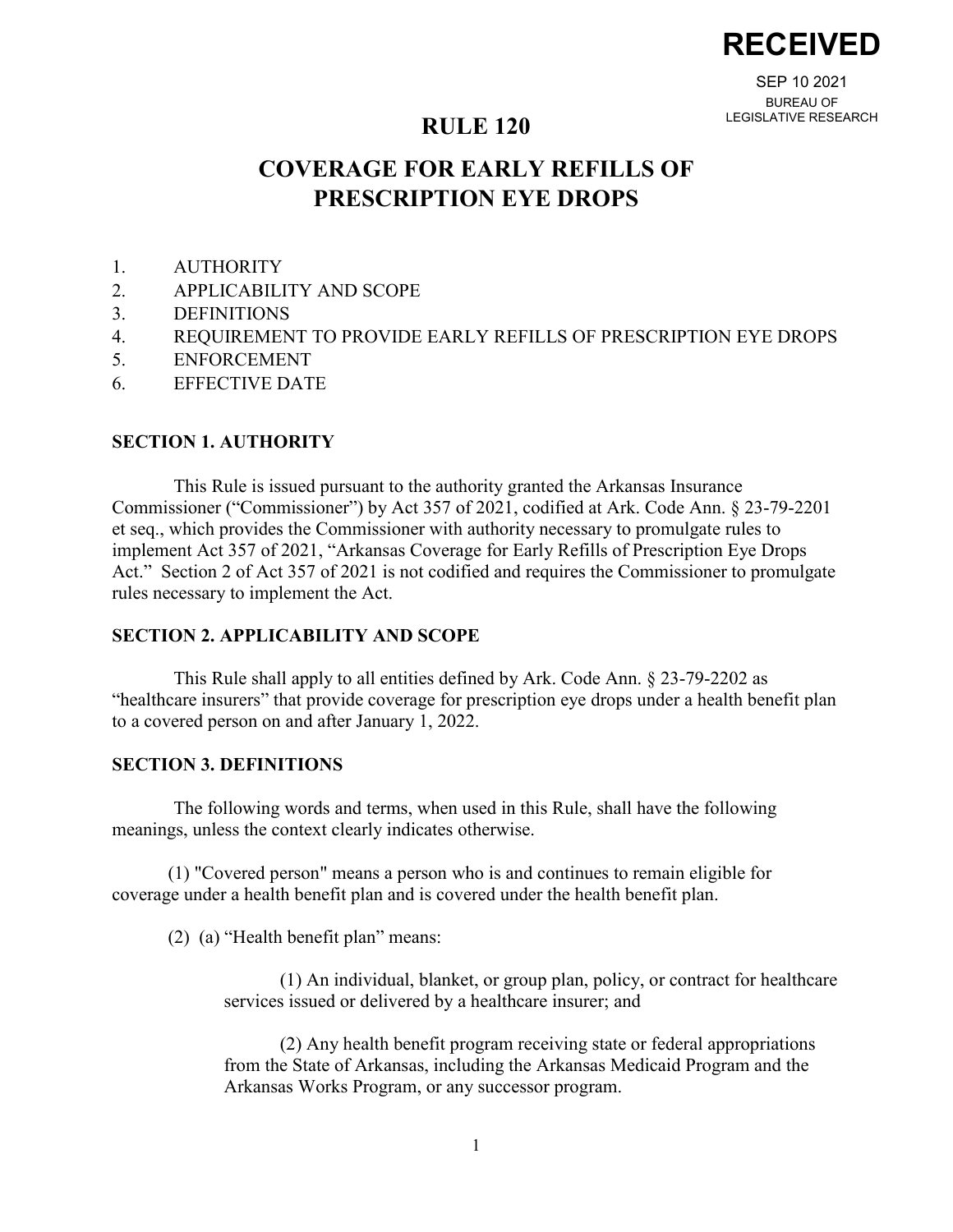(b) "Health benefit plan" includes:

(1) Indemnity and managed care plans; and

(2) Nonfederal governmental plans as defined in 29 U.S.C. § 1002(32), as it existed on January 1, 2021.

(c) "Health benefit plan" does not include:

(1) A disability income plan;

(2) A credit insurance plan;

(3) Insurance coverage issued as a supplement to liability insurance;

(4) A medical payment under automobile or homeowners insurance plans;

(5) A health benefit plan provided under Arkansas Constitution, Article 5, § 32, the Workers' Compensation Law, § 11-9-101 et seq., or the Public Employee Workers' Compensation Act, § 21-5-601 et seq.;

(6) A plan that provides only indemnity for hospital confinement;

(7) An accident-only plan;

(8) A specified disease plan;

(9) A long-term-care-only plan;

(10) A dental-only plan; or

(11) A vision-only plan.

(3) "Healthcare insurer" means an entity subject to the insurance laws of this state or the jurisdiction of the Insurance Commissioner that contracts or offers to contract to provide health insurance coverage, including without limitation an insurance company, a health maintenance organization, a hospital medical service corporation, a self- insured governmental or church plan in this state, or the Arkansas Medicaid Program.

(4) "Healthcare professional" means a person who is licensed, certified, or otherwise authorized by the laws of this state to administer health care in the ordinary course of the practice of his or her profession.

(5) "Prescription eye drops" means a prescription topical eye medication that is delivered through eye drops and is used to treat a chronic condition of the eye.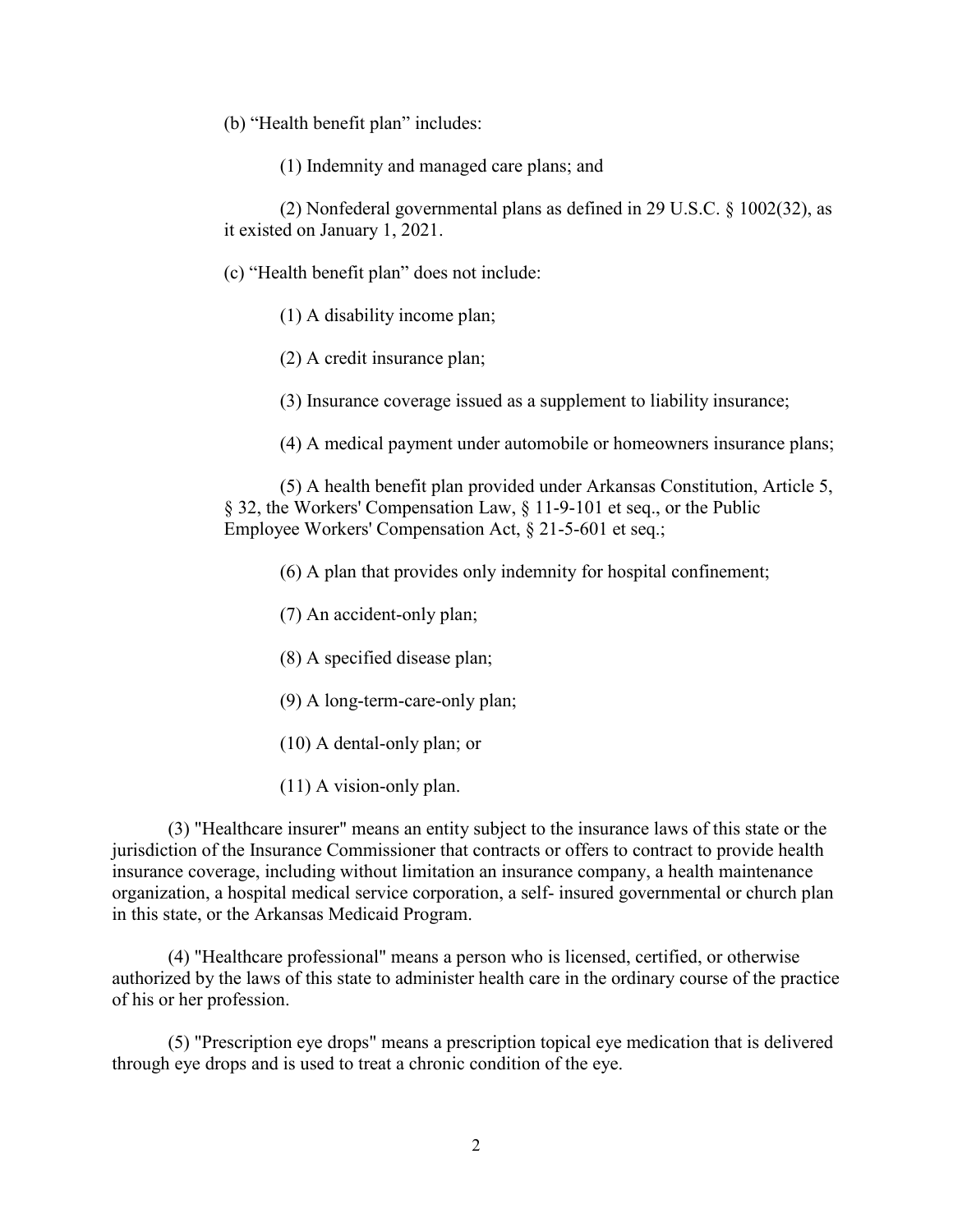# **SECTION 4. REQUIREMENT TO PROVIDE EARLY REFILLS OF PRESCRIPTION EYE DROPS**

A healthcare insurer that provides coverage for prescription eye drops under a health benefit plan shall provide coverage for early refills of prescription eye drops to a covered person on and after January 1, 2022, if:

(a) For a thirty-day supply:

(1) The amount of time has passed after which a covered person should have used seventy percent (70%) of the dosage of the prescription eye drops according to a healthcare professional's instructions on the prescription; or

(2) Twenty-two (22) days have passed from:

(A) The original date the prescription eye drops were distributed to a covered person; or

(B) The date the most recent refill of the prescription eye drops was distributed to a covered person;

(b) The healthcare professional indicates on the original prescription that additional quantities of the prescription eye drops are needed;

(c) A refill request of a covered person for prescription eye drops does not exceed the number of additional quantities needed as described in section (b) of this section; and

(d) The prescription eye drops prescribed by a healthcare professional are a covered benefit under the health benefit plan of the covered person.

## **SECTION 5. ENFORCEMENT**

Violations of this Rule shall constitute an unfair or deceptive act under Ark. Code Ann. § 23-66-206. Therefore, the penalties, actions or orders, including but not limited to monetary fines, suspension, or revocation of license, as authorized under Ark. Code Ann. §§ 23-66-209 and 23-66-210, shall apply to violations of this Rule.

## **SECTION 6. EFFECTIVE DATE**

The effective date of this Rule is November 1, 2021.

 $\mathcal{L}_\mathcal{L}$  , which is a set of the set of the set of the set of the set of the set of the set of the set of the set of the set of the set of the set of the set of the set of the set of the set of the set of the set of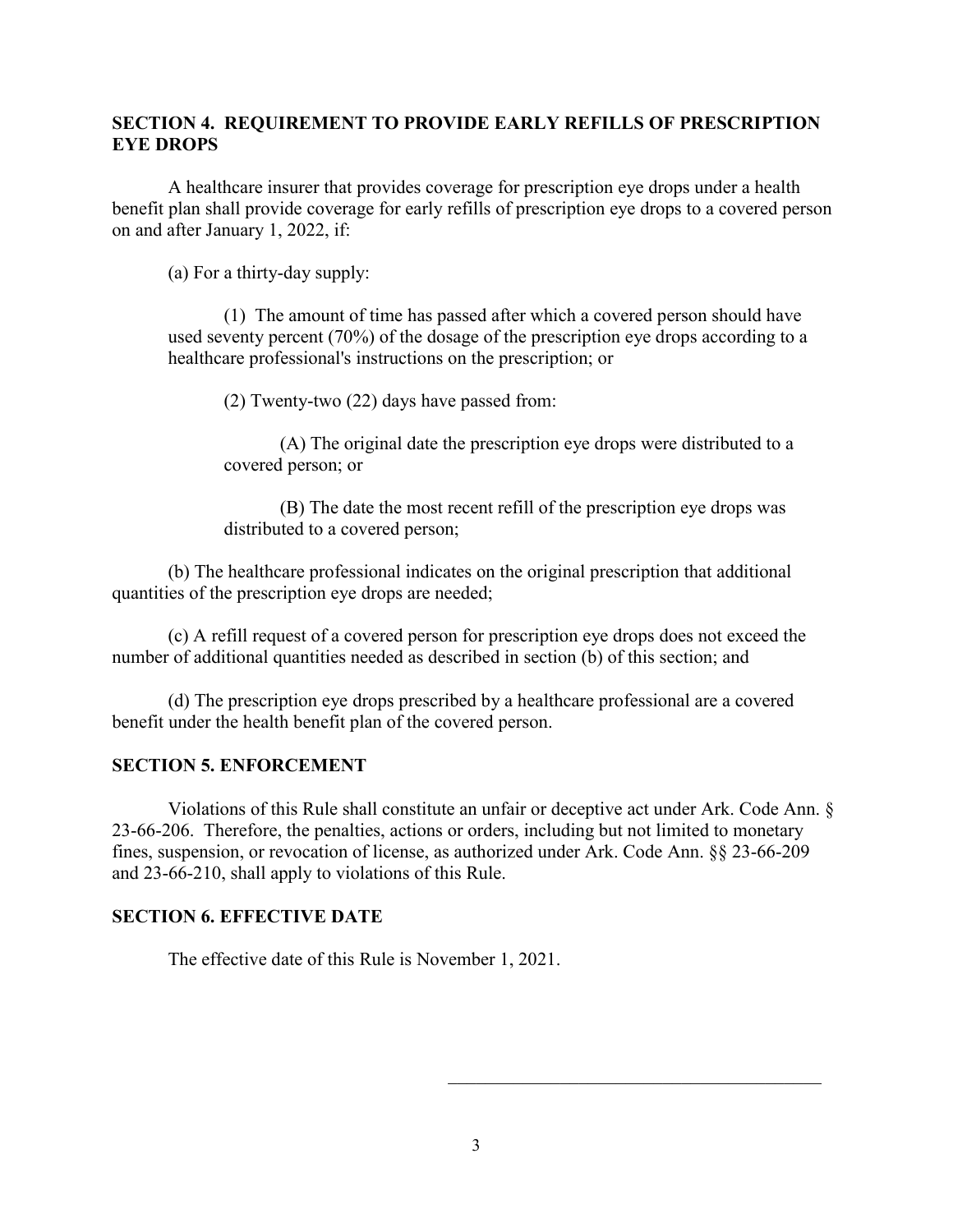# ALAN MCCLAIN

# INSURANCE COMMISSIONER

 $\overline{\mathcal{L}}$  , and the contribution of the contribution of  $\overline{\mathcal{L}}$ 

DATE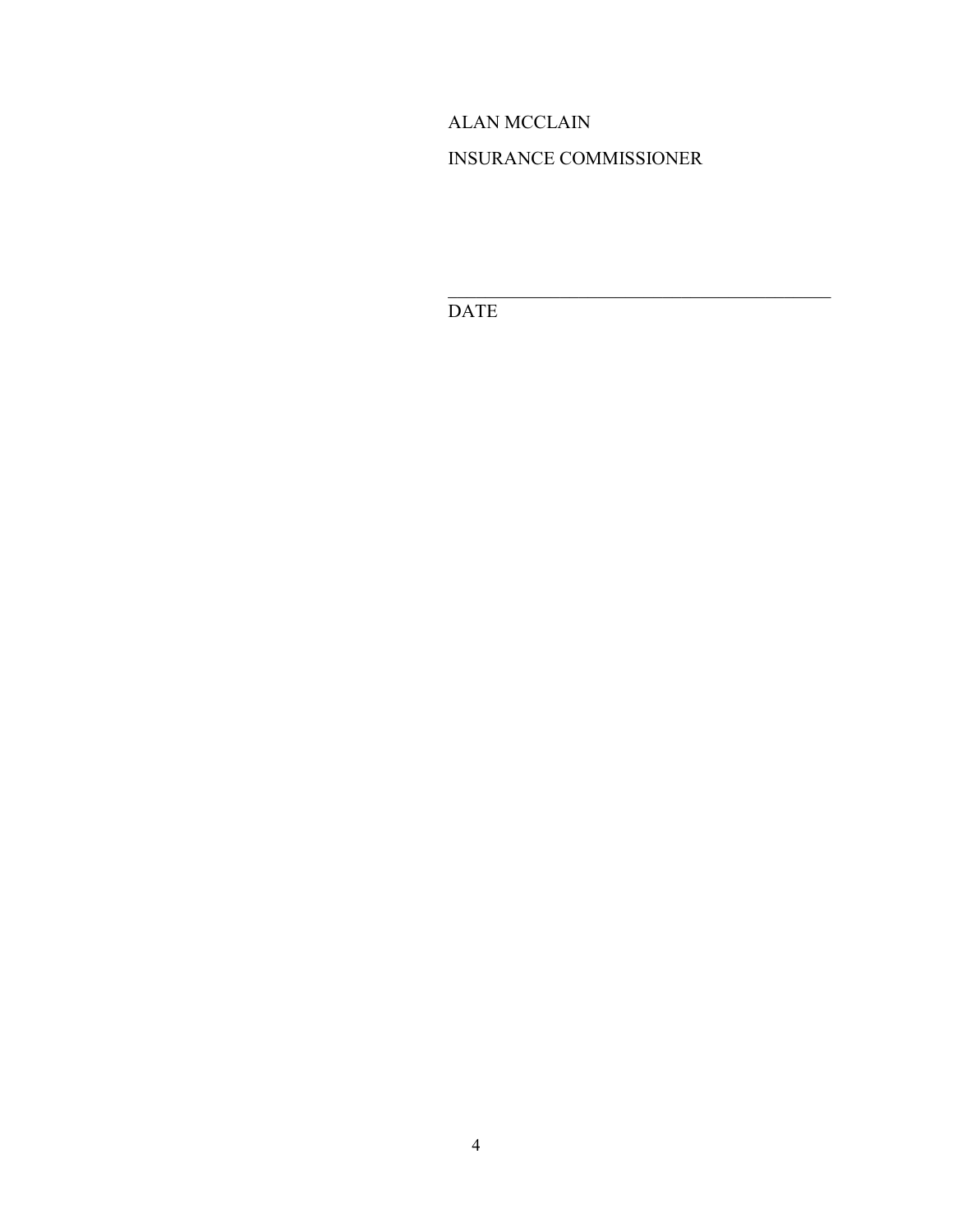**Stricken language would be deleted from and underlined language would be added to present law. Act 357 of the Regular Session**

| 1  | <b>State of Arkansas</b>                                         | As Engrossed: H3/8/21                                                         |                        |  |
|----|------------------------------------------------------------------|-------------------------------------------------------------------------------|------------------------|--|
| 2  | 93rd General Assembly                                            | $A$ Bill                                                                      |                        |  |
| 3  | Regular Session, 2021                                            |                                                                               | <b>HOUSE BILL 1450</b> |  |
| 4  |                                                                  |                                                                               |                        |  |
| 5  | By: Representatives Magie, Eubanks                               |                                                                               |                        |  |
| 6  | By: Senator Bledsoe                                              |                                                                               |                        |  |
| 7  |                                                                  |                                                                               |                        |  |
| 8  | For An Act To Be Entitled                                        |                                                                               |                        |  |
| 9  | AN ACT TO REQUIRE A HEALTH BENEFIT PLAN TO PROVIDE               |                                                                               |                        |  |
| 10 | COVERAGE FOR EARLY REFILLS OF PRESCRIPTION EYE DROPS;            |                                                                               |                        |  |
| 11 | TO ESTABLISH THE ARKANSAS COVERAGE FOR EARLY REFILLS             |                                                                               |                        |  |
| 12 | OF PRESCRIPTION EYE DROPS ACT; AND FOR OTHER                     |                                                                               |                        |  |
| 13 | PURPOSES.                                                        |                                                                               |                        |  |
| 14 |                                                                  |                                                                               |                        |  |
| 15 |                                                                  |                                                                               |                        |  |
| 16 |                                                                  | <b>Subtitle</b>                                                               |                        |  |
| 17 |                                                                  | TO REQUIRE A HEALTH BENEFIT PLAN TO                                           |                        |  |
| 18 |                                                                  | PROVIDE COVERAGE FOR EARLY REFILLS OF                                         |                        |  |
| 19 |                                                                  | PRESCRIPTION EYE DROPS; AND TO ESTABLISH                                      |                        |  |
| 20 | THE ARKANSAS COVERAGE FOR EARLY REFILLS                          |                                                                               |                        |  |
| 21 |                                                                  | OF PRESCRIPTION EYE DROPS ACT.                                                |                        |  |
| 22 |                                                                  |                                                                               |                        |  |
| 23 |                                                                  |                                                                               |                        |  |
| 24 |                                                                  | BE IT ENACTED BY THE GENERAL ASSEMBLY OF THE STATE OF ARKANSAS:               |                        |  |
| 25 |                                                                  |                                                                               |                        |  |
| 26 |                                                                  | SECTION 1. Arkansas Code Title 23, Chapter 79, is amended to add an           |                        |  |
| 27 | additional subchapter to read as follows:                        |                                                                               |                        |  |
| 28 |                                                                  | Subchapter 21 - Arkansas Coverage for Early Refills of Prescription Eye Drops |                        |  |
| 29 |                                                                  | <u>Act</u>                                                                    |                        |  |
| 30 |                                                                  |                                                                               |                        |  |
| 31 | 23-79-2101. Title.                                               |                                                                               |                        |  |
| 32 | This subchapter shall be known and may be cited as the "Arkansas |                                                                               |                        |  |
| 33 |                                                                  | Coverage for Early Refills of Prescription Eye Drops Act".                    |                        |  |
| 34 |                                                                  |                                                                               |                        |  |
| 35 | 23-79-2102. Definitions.                                         |                                                                               |                        |  |
| 36 | As used in this subchapter:                                      |                                                                               |                        |  |

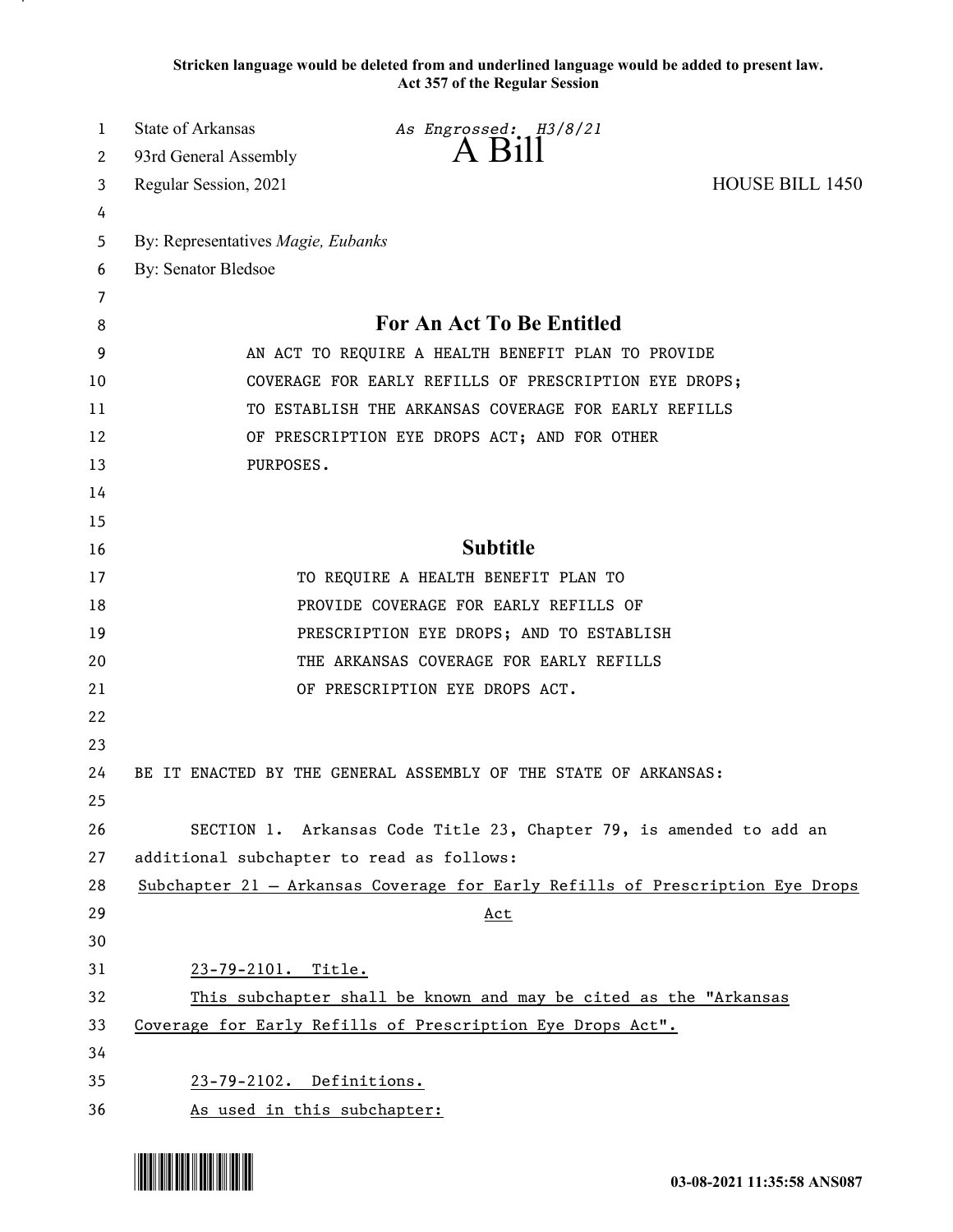| 1  | (1) "Covered person" means a person who is and continues to                   |  |  |
|----|-------------------------------------------------------------------------------|--|--|
| 2  | remain eligible for coverage under a health benefit plan and is covered under |  |  |
| 3  | the health benefit plan;                                                      |  |  |
| 4  | (2)(A) "Health benefit plan" means:                                           |  |  |
| 5  | (i) An individual, blanket, or group plan, policy,                            |  |  |
| 6  | or contract for healthcare services issued or delivered by a healthcare       |  |  |
| 7  | insurer; and                                                                  |  |  |
| 8  | Any health benefit program receiving state or<br>(ii)                         |  |  |
| 9  | federal appropriations from the State of Arkansas, including the Arkansas     |  |  |
| 10 | Medicaid Program and the Arkansas Works Program, or any successor program.    |  |  |
| 11 | (B) "Health benefit plan" includes:                                           |  |  |
| 12 | (i) Indemnity and managed care plans; and                                     |  |  |
| 13 | Nonfederal governmental plans as defined in 29<br>(ii)                        |  |  |
| 14 | U.S.C. § 1002(32), as it existed on January 1, 2021.                          |  |  |
| 15 | "Health benefit plan" does not include:<br>(C)                                |  |  |
| 16 | (i) A disability income plan;                                                 |  |  |
| 17 | (ii) A credit insurance plan;                                                 |  |  |
| 18 | (iii) Insurance coverage issued as a supplement to                            |  |  |
| 19 | liability insurance;                                                          |  |  |
| 20 | A medical payment under automobile or<br>(iv)                                 |  |  |
| 21 | homeowners insurance plans;                                                   |  |  |
| 22 | A health benefit plan provided under Arkansas<br>(v)                          |  |  |
| 23 | Constitution, Article 5, § 32, the Workers' Compensation Law, § 11-9-101 et   |  |  |
| 24 | seq., or the Public Employee Workers' Compensation Act, § 21-5-601 et seq.;   |  |  |
| 25 | (vi) A plan that provides only indemnity for                                  |  |  |
| 26 | hospital confinement;                                                         |  |  |
| 27 | (vii) An accident-only plan;                                                  |  |  |
| 28 | (viii) A specified disease plan;                                              |  |  |
| 29 | (ix) A long-term-care-only plan;                                              |  |  |
| 30 | A dental-only plan; or<br>(x)                                                 |  |  |
| 31 | (xi) A vision-only plan;                                                      |  |  |
| 32 | (3) "Healthcare insurer" means an entity subject to the                       |  |  |
| 33 | insurance laws of this state or the jurisdiction of the Insurance             |  |  |
| 34 | Commissioner that contracts or offers to contract to provide health insurance |  |  |
| 35 | coverage, including without limitation an insurance company, a health         |  |  |
| 36 | maintenance organization, a hospital medical service corporation, a self-     |  |  |

03-08-2021 11:35:58 ANS087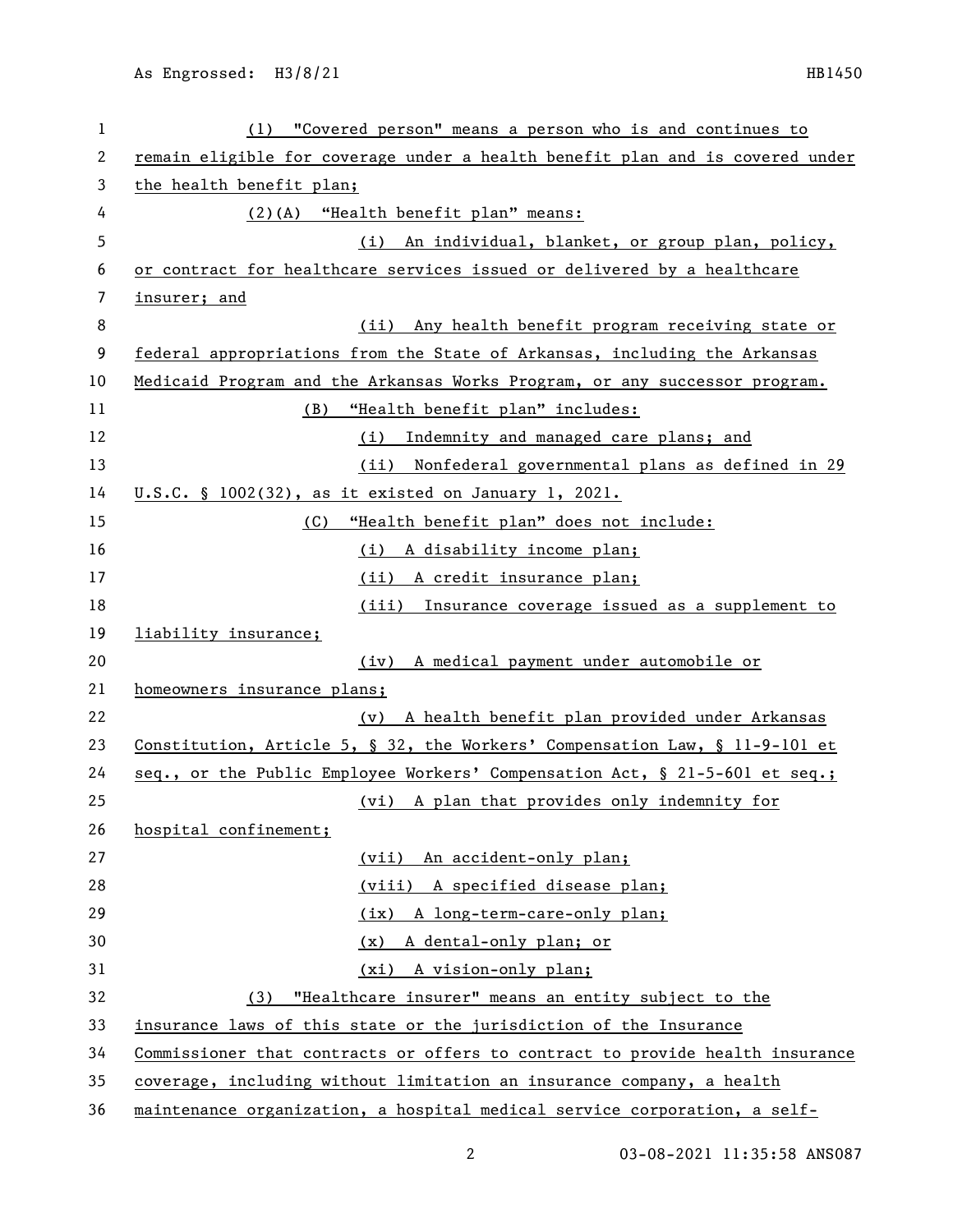As Engrossed: H3/8/21 HB1450

| 1              | insured governmental or church plan in this state, or the Arkansas Medicaid   |  |  |
|----------------|-------------------------------------------------------------------------------|--|--|
| 2              | Program;                                                                      |  |  |
| 3              | (4) "Healthcare professional" means a person who is licensed,                 |  |  |
| 4              | certified, or otherwise authorized by the laws of this state to administer    |  |  |
| 5              | health care in the ordinary course of the practice of his or her profession;  |  |  |
| 6              | and                                                                           |  |  |
| $\overline{7}$ | (5) "Prescription eye drops" means a prescription topical eye                 |  |  |
| 8              | medication that is delivered through eye drops and is used to treat a chronic |  |  |
| 9              | condition of the eye.                                                         |  |  |
| 10             |                                                                               |  |  |
| 11             | 23-79-2103. Prescription eye drops - Early refills - Requirements.            |  |  |
| 12             | A healthcare insurer that provides coverage for prescription eye drops        |  |  |
| 13             | under a health benefit plan shall provide coverage for early refills of       |  |  |
| 14             | prescription eye drops to a covered person on and after January 1, 2022, if:  |  |  |
| 15             | (1) For a thirty-day supply:                                                  |  |  |
| 16             | (A) The amount of time has passed after which a covered                       |  |  |
| 17             | person should have used seventy percent (70%) of the dosage of the            |  |  |
| 18             | prescription eye drops according to a healthcare professional's instructions  |  |  |
| 19             | on the prescription; or                                                       |  |  |
| 20             | Twenty-two (22) days have passed from:<br>(B)                                 |  |  |
| 21             | (i) The original date the prescription eye drops                              |  |  |
| 22             | were distributed to a covered person; or                                      |  |  |
| 23             | (ii) The date the most recent refill of the                                   |  |  |
| 24             | prescription eye drops was distributed to a covered person;                   |  |  |
| 25             | The healthcare professional indicates on the original<br>(2)                  |  |  |
| 26             | prescription that additional quantities of the prescription eye drops are     |  |  |
| 27             | needed;                                                                       |  |  |
| 28             | (3) A refill request of a covered person for prescription eye                 |  |  |
| 29             | drops does not exceed the number of additional quantities needed as described |  |  |
| 30             | in subdivision (2) of this section; and                                       |  |  |
| 31             | (4) The prescription eye drops prescribed by a healthcare                     |  |  |
| 32             | professional are a covered benefit under the health benefit plan of the       |  |  |
| 33             | covered person.                                                               |  |  |
| 34             |                                                                               |  |  |
| 35             | SECTION 2. TEMPORARY LANGUAGE. DO NOT CODIFY.<br>Rules.                       |  |  |
| 36             | (a)(1) Except as provided in subdivision (a)(2) of this section, the          |  |  |

3 03-08-2021 11:35:58 ANS087